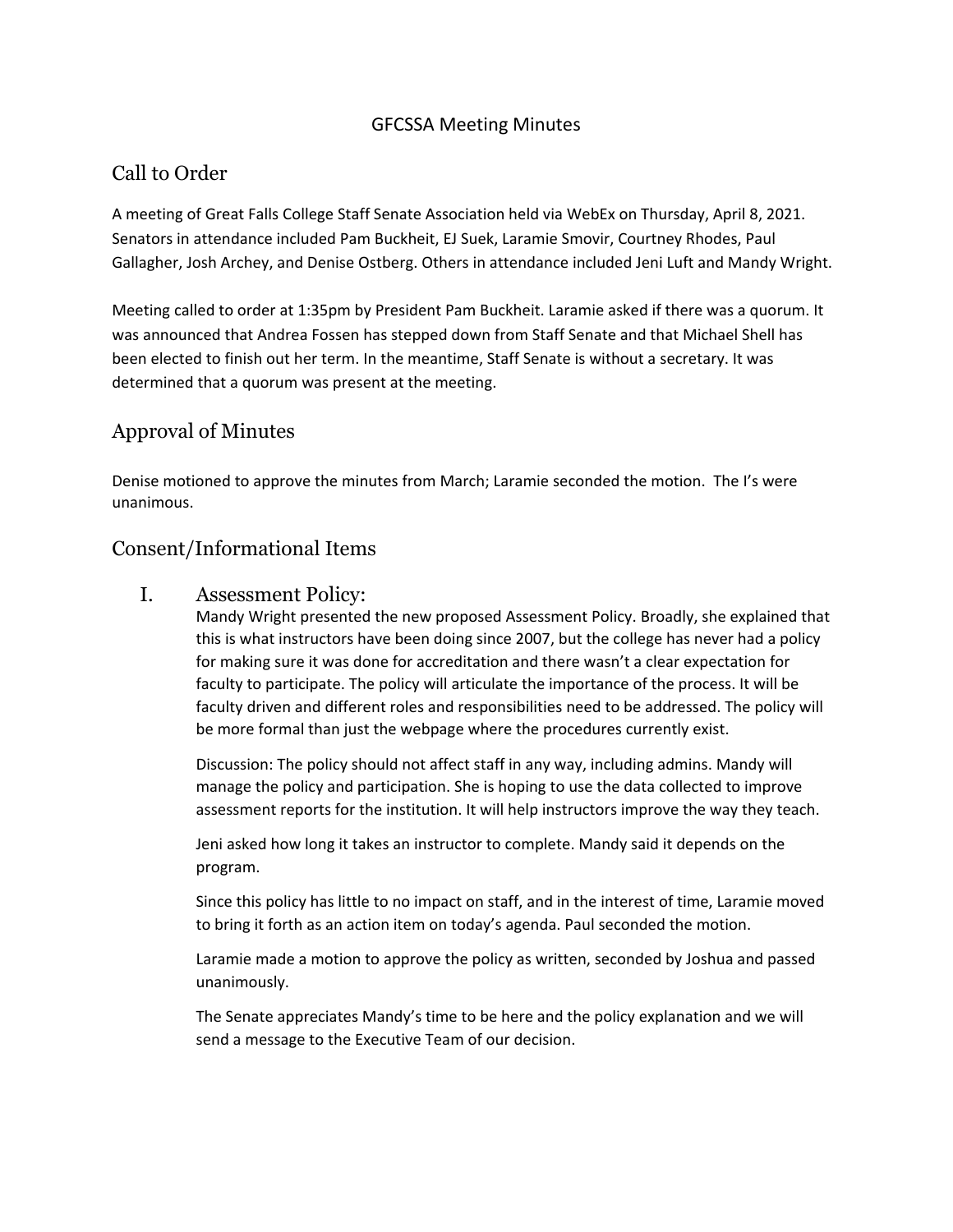## II. Round-Robin Reports:

- Facilities ‐ Paul reports James will retire 4/20/20 but not much else. Construction is moving along.
- Communications/Marketing Denise reports Scott has been busy doing interviews and new releases. She has been getting calls about public events after graduation. She will be posting photos for the new dental area as well as pinning photos for the PTA ceremony.
- Bookstore Courtney reported that caps and gown were available as well announcements. Bookstore is also doing buy‐back and getting ready for charging for Summer term. They also are working on the year-end fiscal report.
- Human Resources ‐ Joshua reported that PTK will have a virual ceremony, time TBA. Student government is planning to purchase charger banks for student cell phones with year-end money and they are also holding a scrub drive. Americorps is always looking for volunteers.
- Admissions ‐ Laramie reported that they are busy preparing for Summer term as well as Fall 2021The counselor college fairs will be in April.
- Information Technology ‐ EJ reported they are preparing for graduation as well as waiting for the go-ahead to start wiring in the new dental addition.
- Administrative Assistants Jeni reported that applications are coming in. HIT has a date of 4/28 and nursing on 5/7. RT will be coming up sometime in April.
- Lifelong Learning ‐ Pam reported that they are looking for instructors for summer camps, especially the computer programing and game development. They hope to have instructors for the BlackRocket sessions for kids 12‐14. It was questioned if maybe some of our computer students might be willing or interested. LLL did not have a physical catalog last term and that did not work well, but a printed catalog for the summer session is in the works.

## III. Committee Reports:

- Laramie is taking food truck RFPs.
- Denise is working on updating the website including committees. Hopefully that will improve committee communication and structure.
- Laramie and Josh are working with the staff satisfaction survey but in waiting‐mode.

#### IV. FY21-22 Staff Senate Elections:

 Elections for the FY21‐22 Staff Senate officers will take place at the May meeting. All officers serve a one‐year term, so elections will be held for president, vice‐ president, and secretary. Also, there are several senators whose terms are expiring in 2021, and there are several departments without representation. Information about open positions and nominations will be sent out within the next few weeks.

#### V. HB102:

 There was a discussion about HB102 weapons on campus. Emails and comments are being collected by OCHE. As of now the BOR is not planning on challenging the law in court.